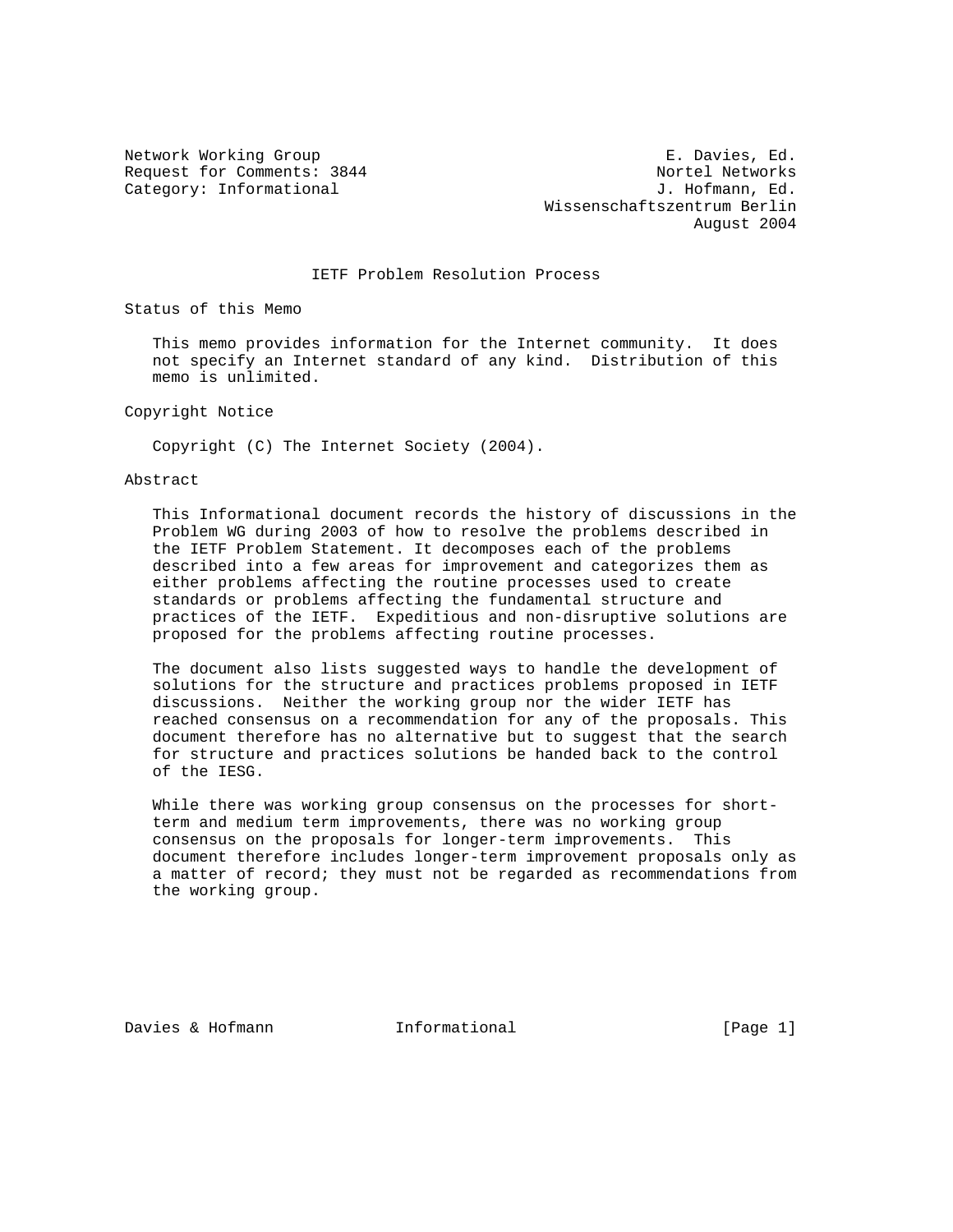Table of Contents

| 1. |                                                                          |
|----|--------------------------------------------------------------------------|
| 2. | $\overline{3}$<br>IETF Purpose and Core Values                           |
|    | $\overline{4}$<br>2.1.                                                   |
| 3. | $\overline{4}$                                                           |
| 4. | 5                                                                        |
|    | Decomposition of Mission Problem<br>6<br>4.1.                            |
|    | Decomposition of the Engineering Practices Problem<br>7<br>4.2.          |
|    | $7\phantom{.0}$<br>Decomposition of the Complex Problems Problem<br>4.3. |
|    | 8<br>Decomposition of the Standards Hierarchy Problem<br>4.4.            |
|    | Decomposition of the Engagement Problem 8<br>4.5.                        |
|    | - 9<br>Decomposition of the Management Scaling Problem<br>4.6.           |
|    | Decomposition of the Working Group Practices Problem 11<br>4.7.          |
|    | Decomposition of the Preparedness Problem 11<br>4.8.                     |
| 5. | Process Recommendations 11                                               |
|    | Improvements to Routine Processes 12<br>5.1.                             |
|    | Suggestions to Improve WG Quality Processes 13<br>5.1.1.                 |
|    | Suggestions to Increase the Use of Tools $\ldots$ . 14<br>5.1.2.         |
|    | Suggestions to Improve Training. 14<br>5.1.3.                            |
|    | Suggestions to Increase WG Chair Communication . 14<br>5.1.4.            |
|    | Suggestions to Improve Maintenance of Standards. 15<br>5.1.5.            |
|    | 5.2. Changing the Structure and Practices of the IETF 15                 |
| 6. |                                                                          |
| 7. | Security Considerations 17                                               |
|    |                                                                          |
|    |                                                                          |
|    |                                                                          |
|    |                                                                          |
|    | Full Copyright Statement 20                                              |

1. Introduction

 This document suggests processes to address several problems facing the Internet Engineering Task Force (IETF) that have been described in the IETF Problem Statement [1].

Davies & Hofmann 1nformational [Page 2]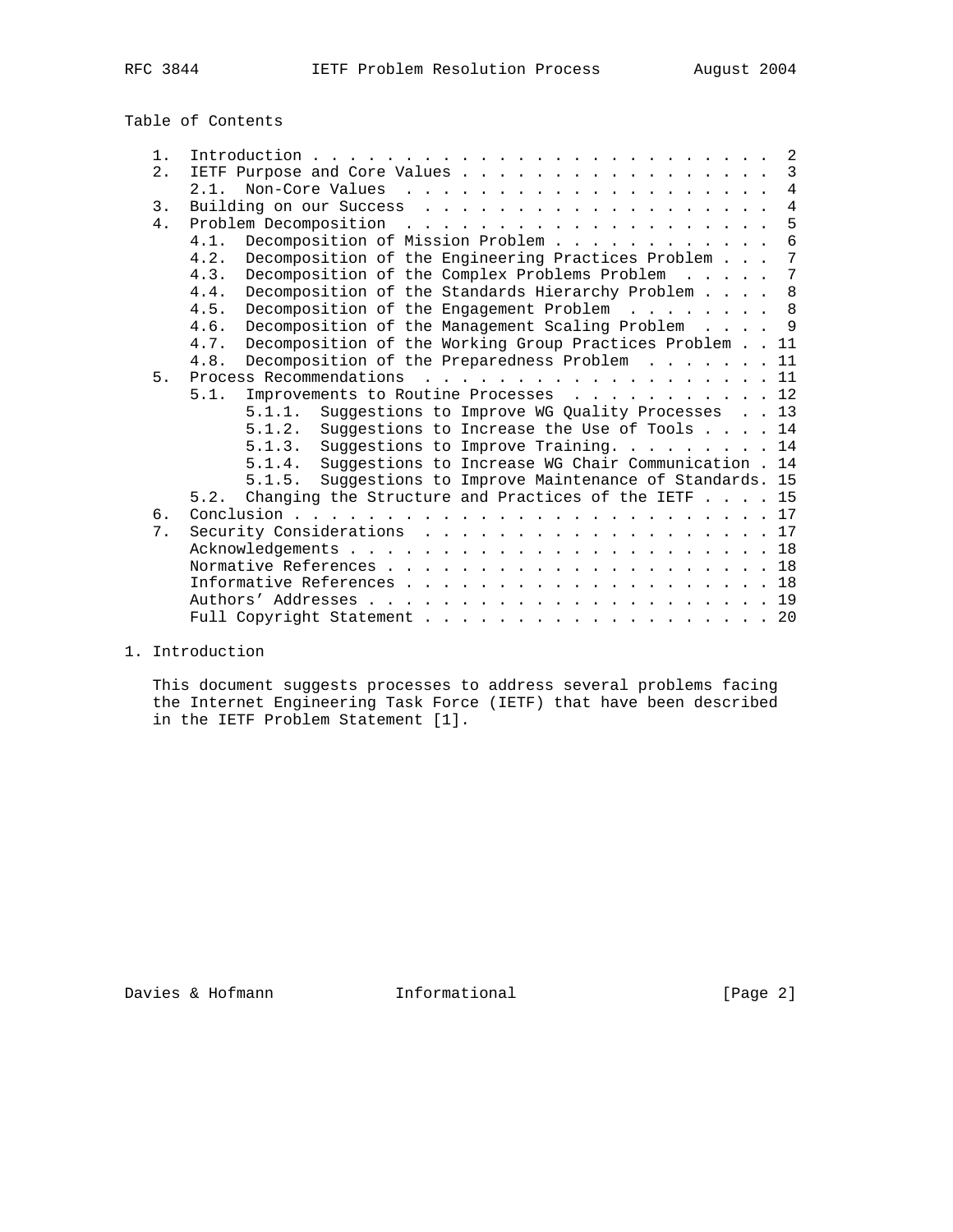This document begins with an outline of what are currently thought to be the purpose and core values of the IETF, and it offers a reminder of the good things about the IETF that we don't want to lose in the process of solving our problems.

 Each of the problems described in the problem statement is analyzed and decomposed into a few areas for improvement. The areas for improvement appear to fall into two categories:

- o Areas that are essentially independent of the other problems and, hence, can be addressed immediately, via discrete, minimally disruptive changes or improvements to the 'routine' processes of the IETF.
- o Areas that are interdependent and are likely to affect structural matters that characterize the way in which the IETF operates. Addressing these areas will probably need a more integrated approach, as they may require actions such as fundamental changes to our organizational structure or standards-track processes.

 It is suggested that the IETF work on these two classes of improvements in parallel, so that we can enjoy some near-term benefits while more structural improvements are being carefully considered and executed.

 Concrete suggestions are included for how we can begin or continue work on the independent routine improvements.

 Due to lack of consensus, no firm suggestions are included on how to address the more structural changes that may be needed. The document lists the various proposals which have been considered by the working group and the wider IETF at the IETF 57 plenary session in Vienna, July 2003. This document can only suggest, as some participants have proposed, that the IESG itself control the development of any solutions to the structural problems.

2. IETF Purpose and Core Values

 As we consider how to address the problems with the IETF processes and organizational structure, it is important to keep in mind the things about the IETF that we don't want to change -- our sense of purpose, and the core values that give the IETF its unique identity.

 At two IESG plenary meetings in 2002, the chair of the IETF, gave presentations outlining his view of the purpose and core values of the IETF which may serve as a useful basis for focusing on our mission and core values.

Davies & Hofmann 1nformational [Page 3]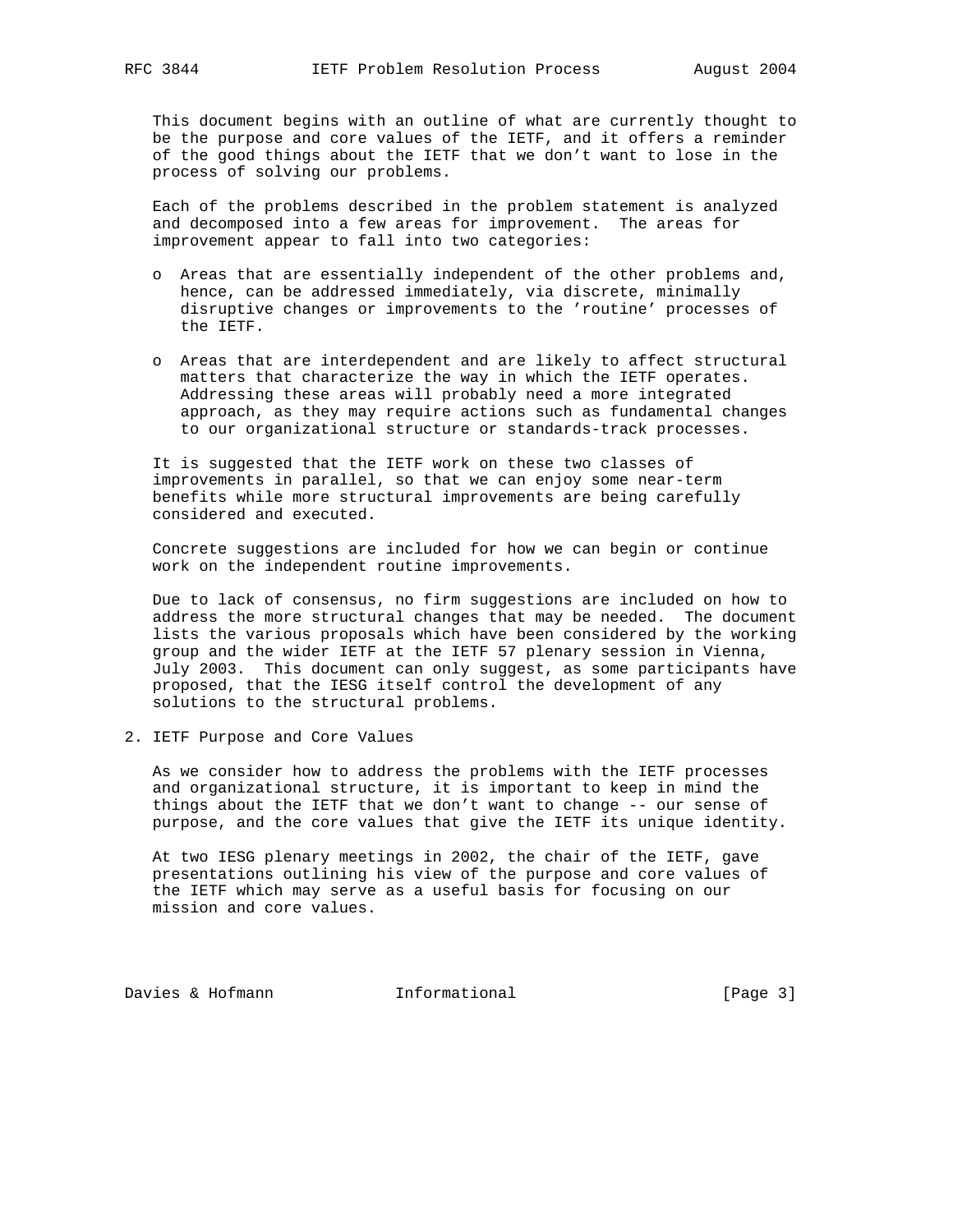At the IESG plenary in London in July 2002, it was stated that the purpose of the IETF is to "produce high quality, relevant, and timely technical standards for the Internet". Our organizational structure and processes should be judged by how well they help us to achieve that mission.

 At the following IESG plenary in Atlanta, Georgia in November 2002, five core values of the IETF were presented [8]:

 "Cares for the Internet" "Technically Competent" "Open Process" "Volunteer Core" "Rough Consensus and Running Code"

#### 2.1. Non-Core Values

 Understanding our core values will also help us to understand the long-standing features of the IETF that we can change without compromising our values or sacrificing our unique identity.

 During the November 2002 IESG Plenary, the IETF chair also presented the following "non-core values" [8]:

- The division into WGs and Areas
- The three-step standards process
- The ASCII format for RFCs and I-Ds
- The format of IETF meetings
- The structure of WG mailing lists
- The powers of the IESG and IAB

 These things were designed to help us achieve our goals in a way that is consistent with our core values. If they are no longer effective, we can and should change them.

3. Building on our Success

 While focusing on our operational problems, we shouldn't forget that the IETF is a very successful organization. We are responsible for some of the most widely used communications standards in the world, and we have contributed to the creation and growth of the Internet, one of the greatest technical and social achievements of our time.

 In good times, it is easy to succeed despite operational inefficiencies, so organizations tend to ignore operational problems and focus on their success. In bad times, organizations can become overly critical of their own structure and processes, blaming the organization for problems that are actually caused by outside forces.

Davies & Hofmann 1nformational [Page 4]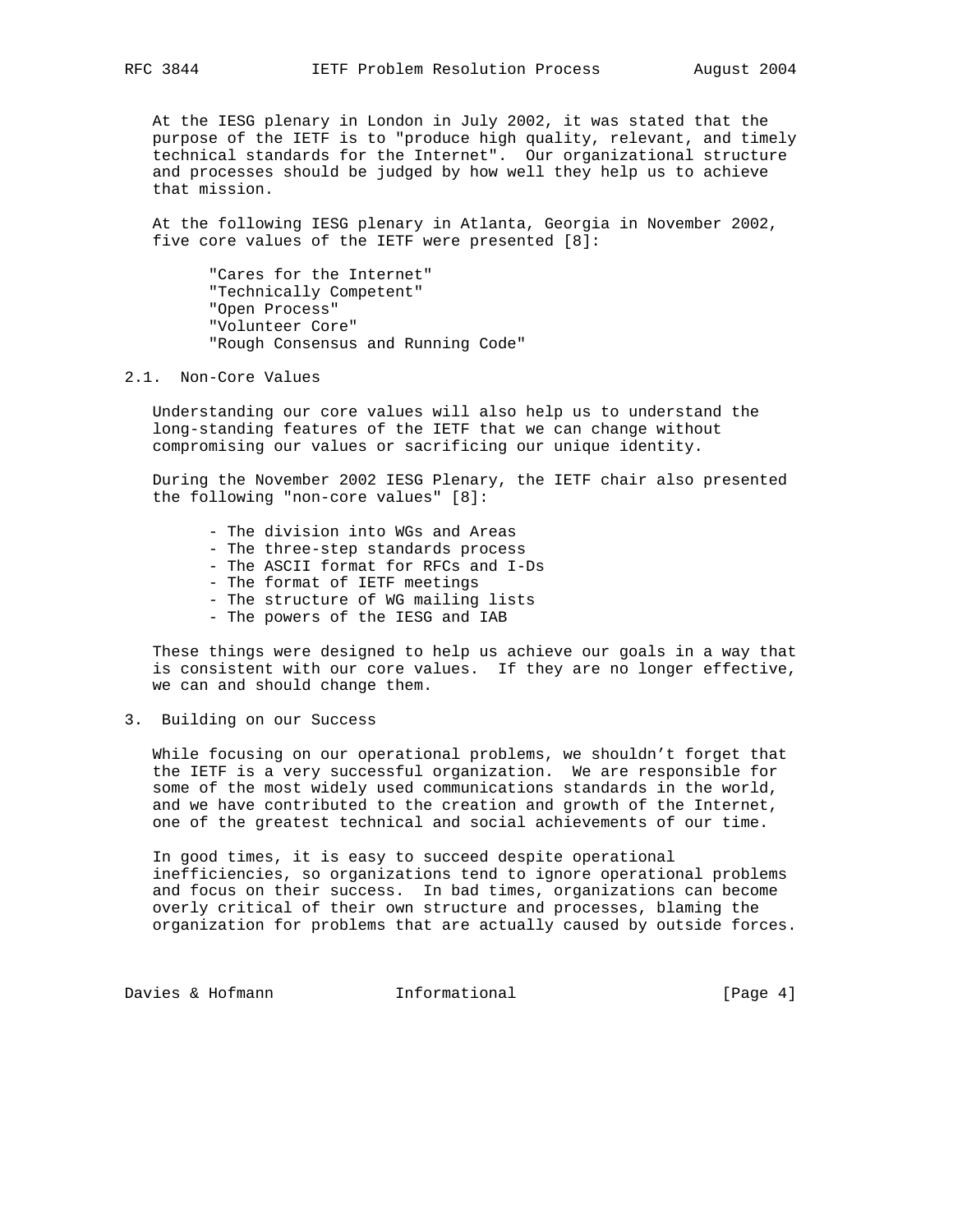We are currently suffering difficult times in the IETF and throughout the communications industry. The IETF should be careful not to unjustly blame our own organizational structure or processes for the effects of industry-wide changes such as:

- o Economic issues in the global communications industry, which are causing increased scrutiny regarding expenses and return-on investment. These same factors are causing job changes and uncertainty for many IETF participants.
- o The commercialization of the Internet, which has drastically increased the financial impacts of standardization.
- o The convergence of the datacom and telecom sectors of the communications industry, which has led to an influx of experienced people into the IETF with a different culture and industry perspective.

 Although it is important to recognize and correct the serious organizational problems currently facing the IETF, many of these problems have existed for years, and the IETF has been successful in spite of these issues. We should not overreact to these issues with sweeping revolutionary changes to the IETF structure and processes. Instead, we should focus on developing a culture of continuous operational improvement through which we can evolve our organizational structure and processes to make them more scalable and effective. We should take this opportunity to develop the mechanisms and processes that we can use to continually monitor and improve our organizational effectiveness, both in good times and bad times.

 The IETF currently has a large amount of valuable work underway, and care should be taken not to disrupt or delay that work while we address our organizational problems.

 The IETF is also fortunate to have a large number of extremely talented and dedicated individuals that serve in formal and informal leadership roles throughout the organization. We should be careful not to alienate or disenfranchise the IETF's key contributors and those who provide the driving force for the work while making organizational or process changes.

4. Problem Decomposition

 The problem statement document lists seven root cause problems currently facing the IETF, without making any judgements about the relative priority of the problems (apart from the first one):

Davies & Hofmann 1nformational (Page 5)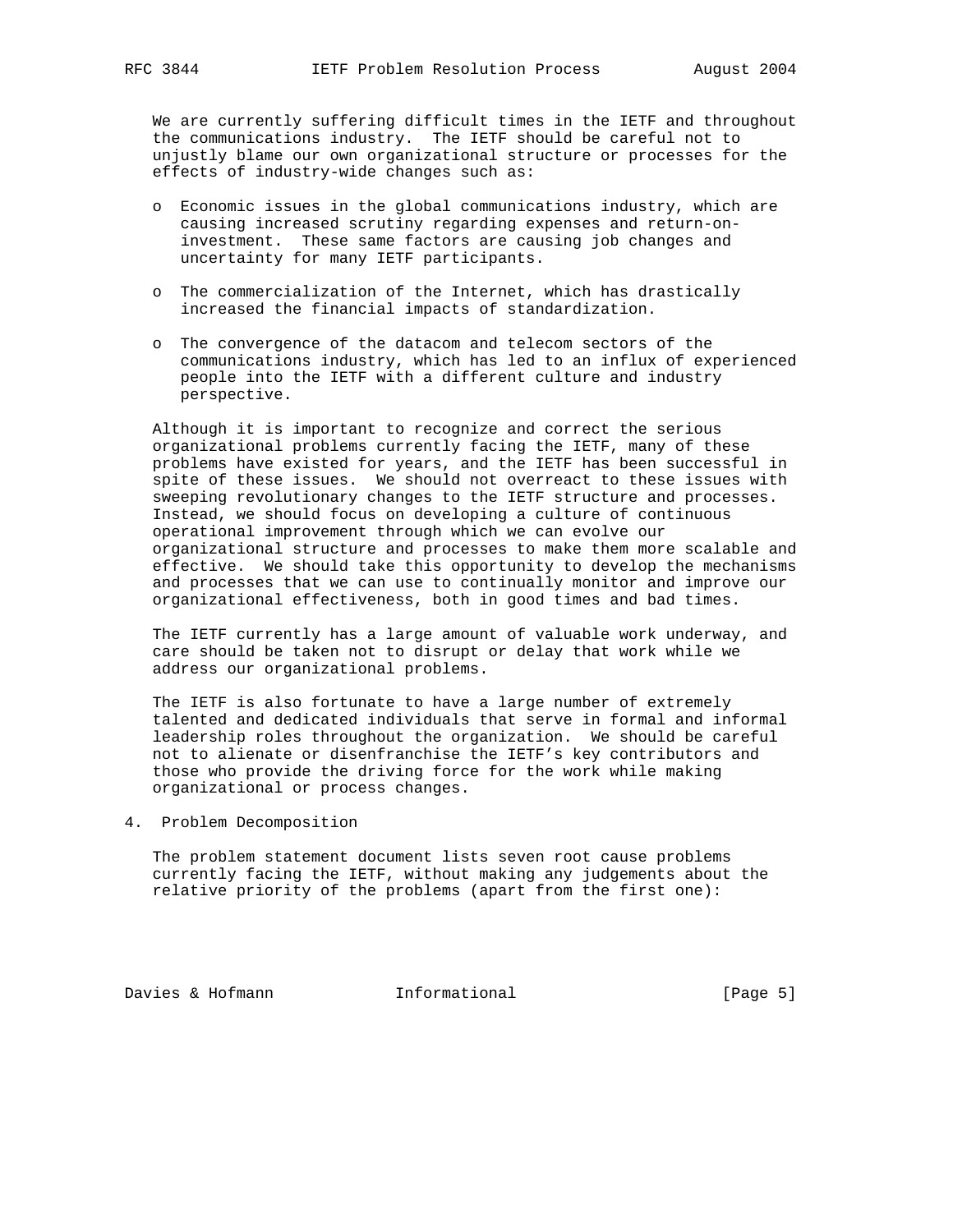- o Participants in the IETF do not share a common understanding of its mission;
- o The IETF does not consistently use effective engineering practices;
- o The IETF has difficulty handling large and/or complex problems;
- o The three stage standards hierarchy is not properly utilized;
- o The IETF's workload exceeds the number of fully engaged participants;
- o The IETF management structure is not matched to the current size and complexity of the IETF;
- o Working group practices can make issue closure difficult; and
- o IETF participants and leaders are inadequately prepared for their roles.

 Analysis of these problems indicates that they can be decomposed into several areas for improvement, some of which can be addressed immediately by independent actions while others require greater consideration and a more structured approach to a solution.

 It is also important to note that the problem statement lists problems that have been reported by some members of the IETF. Although all of these problems are believed to exist, not all of these problems are present in all parts of the IETF, and some of these problems may in fact be symptoms of other problems.

4.1. Decomposition of Mission Problem

 In order to determine the best organization and processes for the IETF to fulfill its mission and achieve its goals, the organization needs to articulate a common understanding of its current mission and goals. Although it should be possible to reach an understanding of the mission and goals of the IETF as an independent action, with no disruption to current processes, this effort would be most valuable as part of an effort to align the organization and priorities of the IETF with its mission.

 As part of understanding our mission, the IETF will need to identify our stakeholders and understand how we serve them. We will need to define the scope of the IETF, so that it is possible to determine

Davies & Hofmann 1nformational (Page 6)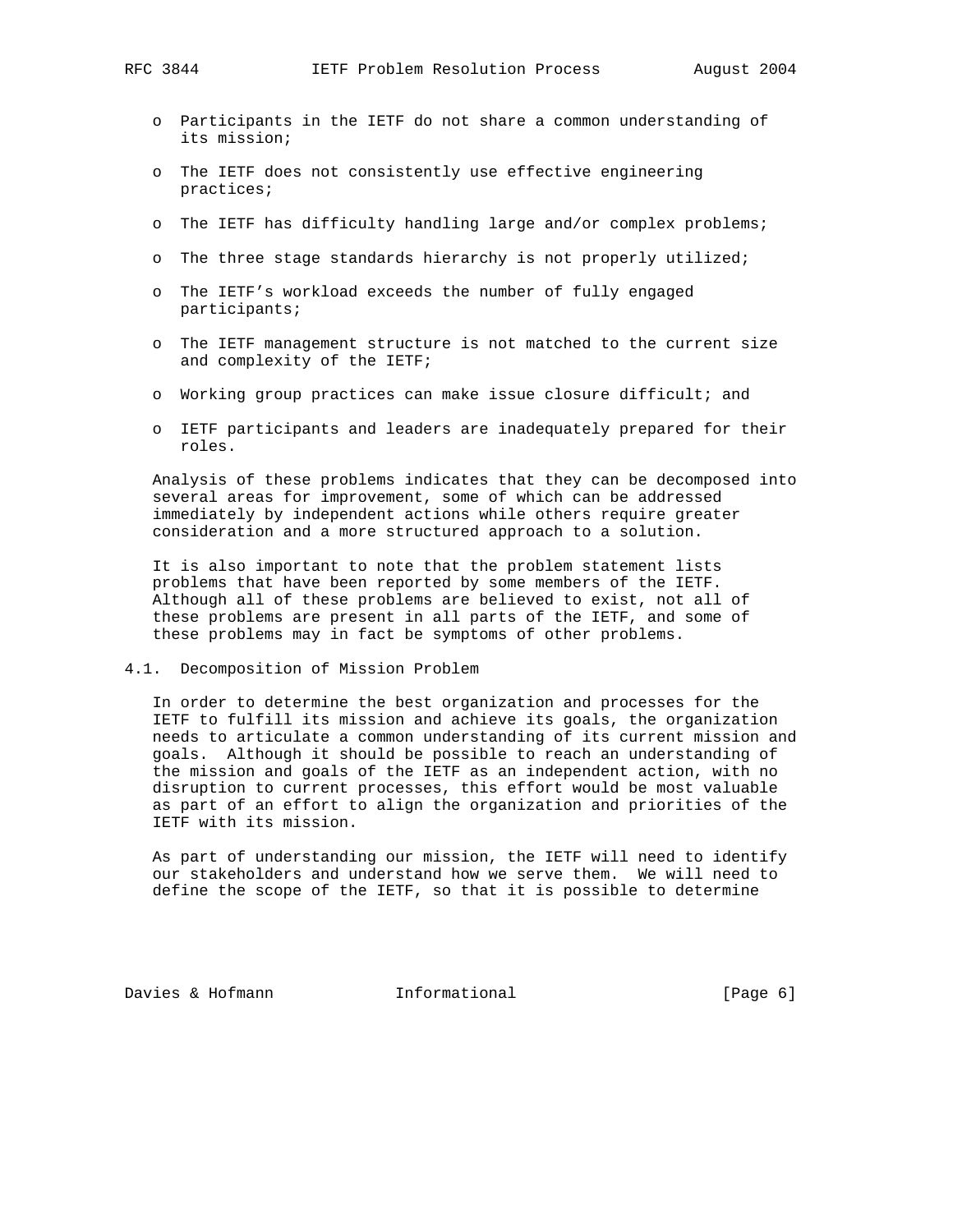what is in-scope and out-of-scope for the organization. We will also need to define our goals and priorities, and learn how to recognize and measure our own progress and success.

 A continuing review of the mission and goals of the IETF needs to be undertaken to ensure that they remain aligned with technology developments as well as the needs of the industry in general and our stakeholders in particular.

 Once an understanding of the mission and goals of the IETF has been articulated, we should train new participants on those principles, so that they can become quickly acclimated to the IETF culture.

4.2. Decomposition of the Engineering Practices Problem

The IETF lacks effective engineering practices in four major areas:

- 1. Failure to clearly define the scope of the work, engineering trade-offs and acceptance criteria for each project.
- 2. Lack of effective mechanisms for issue tracking and/or document change control.
- 3. Lack of effective processes to ensure quality throughout the development of IETF work items, such as intermediate acceptance criteria or formal review processes.
- 4. Sufficient focus on milestones, and recognition or rewards for individuals or groups that achieve timely, high quality execution.

 Some of these areas (issue tracking and revision control) would require that tools are made available to WG chairs and editors, and that IETF participants (at various levels) are educated in how to use them.

 The other areas concern the formation and process management of IETF WGs, and would require documentation and adoption of effective engineering processes within IETF WGs.

4.3. Decomposition of the Complex Problems Problem

 The IETF has effective mechanisms for dealing with well-defined problems of limited scope. These problems are well handled in IETF WGs, where experts in a given technology can convene and solve the problems specific to one technology area. However, we are much less effective at resolving complex problems that affect more than one IETF WG or area.

Davies & Hofmann and Informational [Page 7]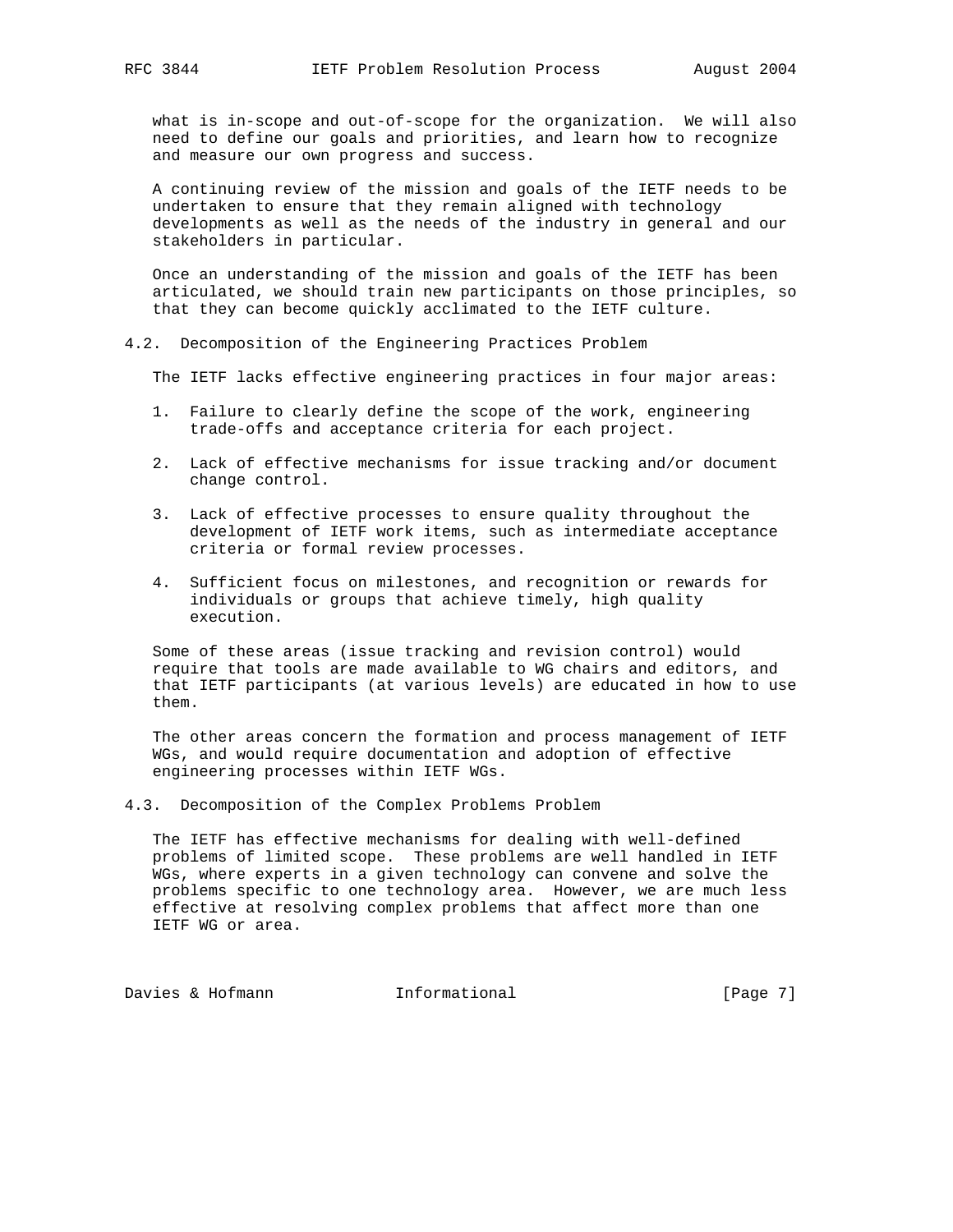Today most communication between WG chairs, especially across area boundaries, goes through the IESG. Some inter-WG or inter-area communication problems could be alleviated by greater communication and coordination directly between the chairs of related WGs. There are some immediate efforts underway that are intended to increase communication between WG chairs.

 Other complex problems involve higher-level issues, such as unified architecture or highly-coordinated multi-area efforts. As part of any IETF reorganization, we should consider management structures that will allow us to achieve a better focus on architectural and cross-area issues.

4.4. Decomposition of the Standards Hierarchy Problem

 There are several problems with the IETF's three-track standards process. These problems can be grouped as follows:

- o The three standards-track steps are not used effectively within the IETF.
- o The IETF standards-track is not well understood by the users of IETF standards.
- o The current standards process does not make it easy for users to locate a set of related documents, such as an architectural framework and associated protocols.
- o The IETF does not have an effective way to maintain IETF standards.

 Major changes to the standards-track should only be considered as part of an integrated structural review process that includes an understanding of our mission and goals.

 However, there may be immediate changes that we could make to better maintain current IETF standards, or to make them more accessible to users.

4.5. Decomposition of the Engagement Problem

The engagement problem can be decomposed into three primary issues:

 o Some WGs do not have sufficient participation, and WG documents are often produced by very small groups of people, perhaps with limited expertise in some relevant areas.

Davies & Hofmann 1nformational (Page 8)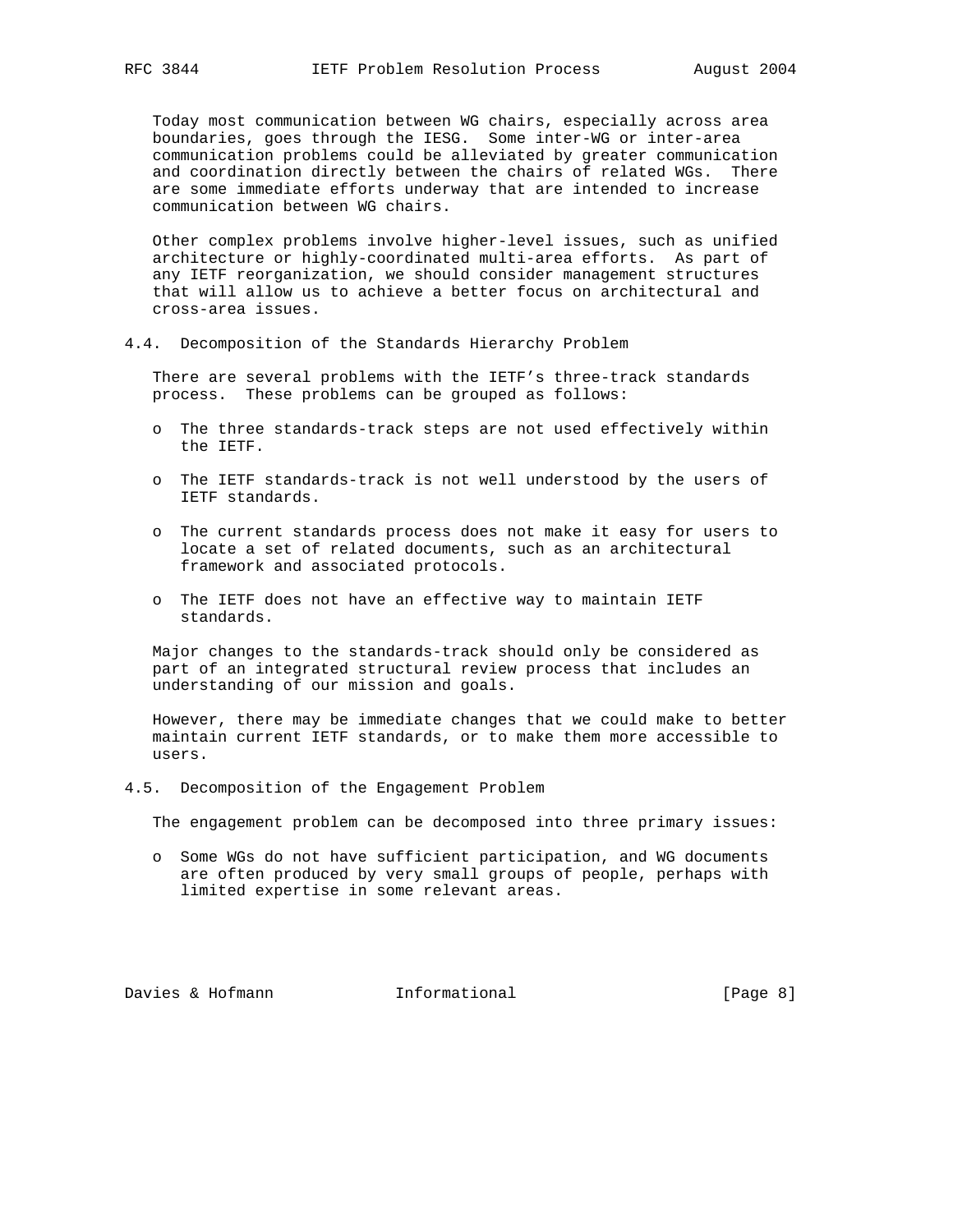- o WG documents are not adequately reviewed by people outside of the originating WG.
- o People lose interest in longer-lived WGs, especially when protocols take a very long time to develop.

 When too few people, or people representing too few areas of expertise, review WG documents this can result in poor quality output. We need to find ways to increase the effectiveness of document review at all levels.

 Quality processes based entirely on a gatekeeper at the end, whether that gatekeeper is the IESG or a WG review board, tend to result in a lower focus on quality by other participants. So, it is likely that instituting better quality processes throughout document development, including acceptance criteria and review at several stages, would increase the focus of WG participants on document quality.

 When the interest of document editors or key contributors starts to lag, this can cause serious problems for a WG. This most often happens when WGs are floundering, or when charters are so loose that WGs lose focus. It also happens when WG documents get delayed in AD review and/or IESG review for long periods with little feedback, or when the WG lacks consensus to progress its documents. Improvements to our processes for chartering, tracking or managing WGs could help to alleviate many of these problems.

 We also need to better understand what motivates people to become deeply engaged in the IETF and to remain engaged. It is possible that expanding the number of formal leadership positions and/or coming up with more effective ways to acknowledge our top technical contributors could encourage more people to become, and remain, deeply engaged in IETF.

4.6. Decomposition of the Management Scaling Problem

 There are several issues grouped into the concept that the management structure of the IETF is not well matched to the size and complexity of the organization. One or two of these problems might be addressed by immediate solutions, but resolving the primary problem will require some type of IETF reorganization.

 There are five major areas for improvement that are grouped under this problem:

 o The current organization of the IETF does not scale. IESG members are running too many WGs, reviewing too many documents, etc. Most IESG members have dozens of direct reports (WG chairs, directorate

Davies & Hofmann 1nformational 1000 [Page 9]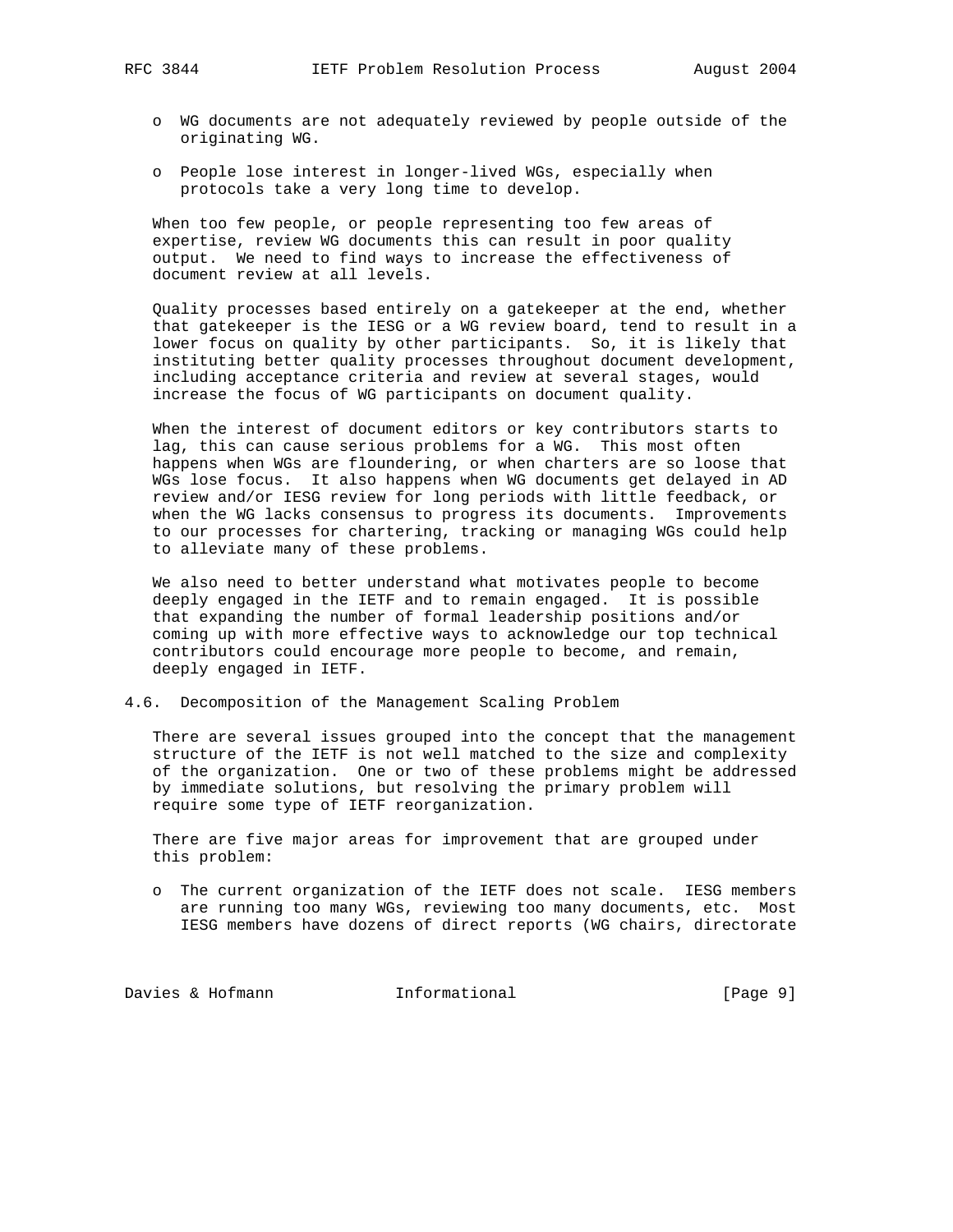members, etc.). In its current form, there are very few people who could do a good job as an IESG member, and the huge time commitment and responsibilities of this role make it very difficult to find qualified people who are willing to serve on the IESG.

- o Current IESG members and other IETF leaders are overloaded.
- o The IETF selection processes have tended to select leaders (IESG, IAB and WG chairs) from the same small pool of people. The IETF needs to identify and develop additional leadership, and to delegate real authority and influence to a larger group.
- o The IETF is not effective at identifying and developing new leaders, and we lack sufficient recognition for the contributions of IETF participants.
- o One or two IESG members can block WG documents indefinitely (in AD review or IESG review).

 Some level of IETF reorganization is needed to improve in the first two areas. This should be undertaken as part of the structural improvement effort.

 In parallel with any more structural IETF reorganization, some relief could be achieved by modifying IESG internal processes to remove the potential for one or two IESG members to indefinitely delay a WG document, either on purpose or due to work overload. The I-D tracker has already resulted in some improvement in this area, as it has created visibility regarding how and why a document is being delayed, but it may not have resolved all of the issues in this area.

 The IESG may also be able to take near-term steps, with community visibility and agreement, to delegate more work to WG chairs, to directorates, to the IAB, or to other people in formal or informal leadership positions. If additional leadership positions are needed for this purpose, the IESG should consider creating them.

 The IESG could also help to expand the leadership pool of the IETF by actively seeking interested and qualified people for leadership positions, and by using more open processes for the selection of WG chairs and other influential positions.

Davies & Hofmann 1nformational [Page 10]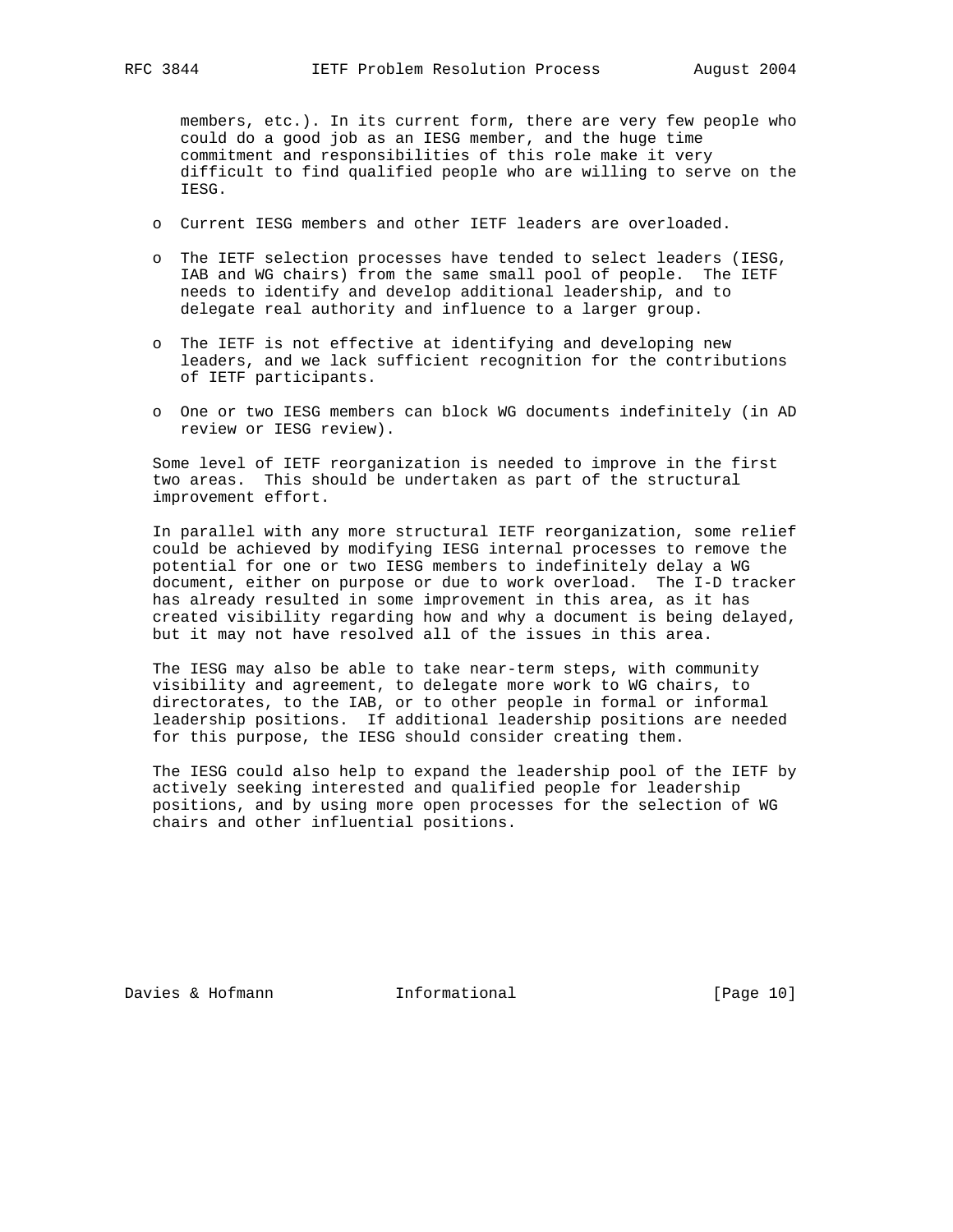4.7. Decomposition of the Working Group Practices Problem

 Although "rough consensus" is considered a core value of the IETF, consensus-based decision making works best in smaller groups with a common viewpoint and common goals. Somehow we need to resolve the apparent conflict between our core values regarding rough consensus, and our desire to be an effective organization with several thousand participants.

 Although consensus-based decision making has some inherent issues, there are some problems in the IETF that exacerbate these issues:

- o WG chairs may lack the skills and training to deal with common behavior problems that undermine or prevent consensus.
- o IETF participants are often unaware of how the IETF decision making processes are intended to work.
- o WG chairs and participants often lack good conflict resolution skills.

 Each of these issues could be addressed through training or other educational resources.

4.8. Decomposition of the Preparedness Problem

 The IETF could benefit from training and educational resources that increase the preparedness of IETF participants and leaders at all levels.

 The IETF currently has formal training programs for new attendees and for new working group chairs. However, our current training programs could use some improvement. There are also several other groups who could benefit from training or other forms of development (web tutorials, on-line resources, references, mentoring, etc.), including continuing attendees, experienced WG chairs, document editors and IESG members.

 There is an effort underway to improve the IETF's internal education programs, and we recommend that it be continued.

5. Process Recommendations

 It is the overall recommendation of this document that we pursue near-term improvements to resolve IETF problems of routine in parallel with an integrated effort to reorganize the IETF and improve our standards processes. None of the efforts suggested in this document should be blocked pending the completion and publication of

Davies & Hofmann 1nformational [Page 11]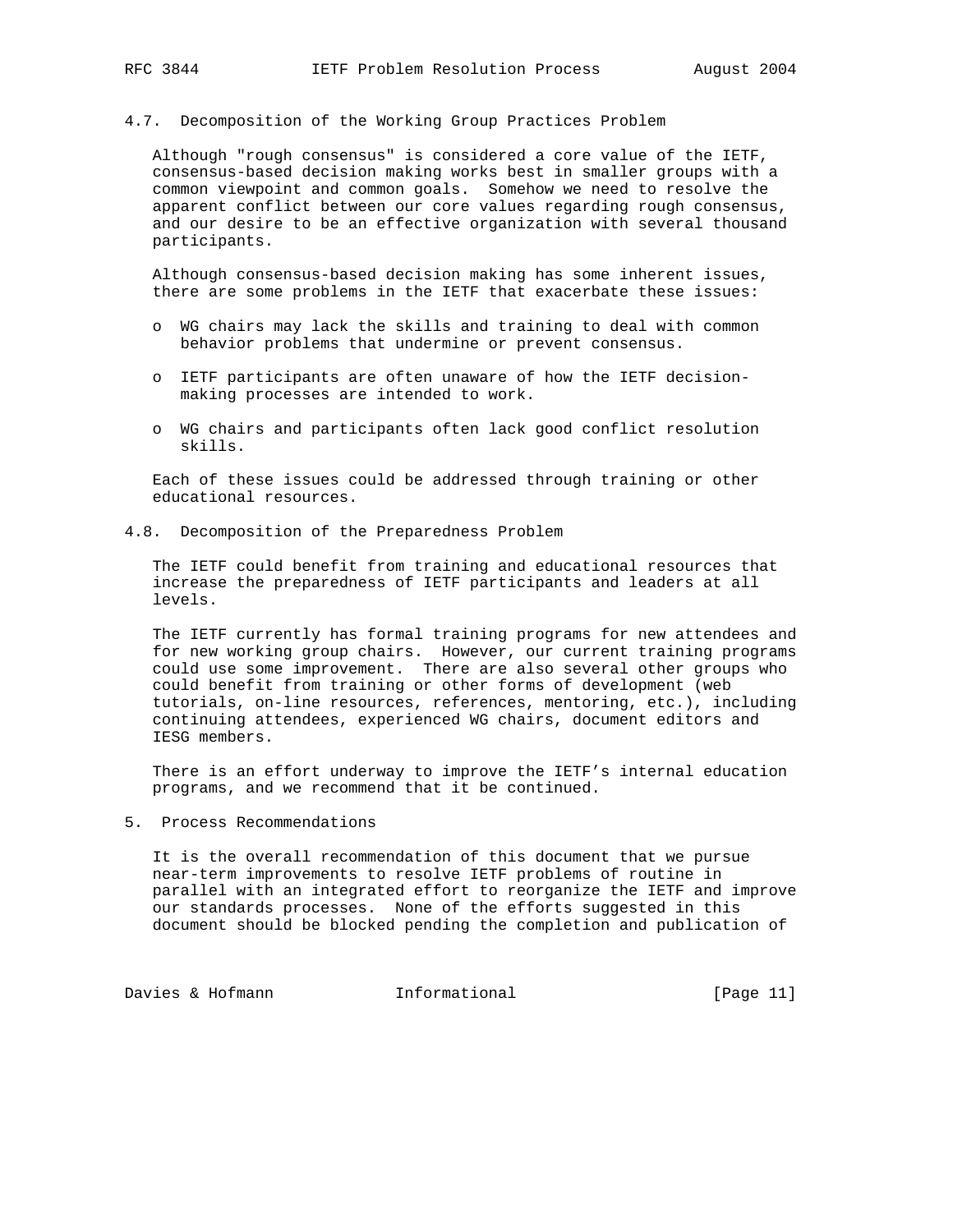this document. Ongoing efforts should continue, and new efforts should start as soon as there is IETF consensus that they are worthwhile.

 In our improvement processes, we should attempt to focus our near term improvements on areas of routine that are less likely to be substantially modified by any proposed structural changes, thus minimizing the likelihood of double changes.

# 5.1. Improvements to Routine Processes

 Many of the problems currently facing the IETF can be resolved, or mitigated, through near-term improvements to our current IETF organization and routine processes. Many of these improvements are completely separable, and there is no reason to aggregate these efforts into a single IETF WG. It is also unnecessary that all of these changes be directed by the (already overworked) IESG.

 However, in order to prevent the chaos and confusion that could be caused by trying to change everything at once, it is recommended that we choose a few high priority areas for improvement and focus on making improvements in those areas.

 In choosing which areas to pursue first, we should consider the following criteria:

- o We should address our most urgent, important problems.
- o The areas chosen should be cleanly separable, to allow multiple improvements to be carried out in parallel with minimal interference.
- o We should maximize the benefit vs. the cost of making the improvements (i.e., look for low hanging fruit).
- o As much as possible, we should focus on improvements that are less likely to be completely invalidated by an overhaul of the IETF management structure. This might be accomplished by focusing on improvements at the WG and participant levels, rather than at the IESG/IAB level.

 In the sections above, we have identified several areas of routine that could benefit from near-term improvements, including:

 1. Improve WG quality processes and the effectiveness of document reviews at all levels.

Davies & Hofmann 1nformational [Page 12]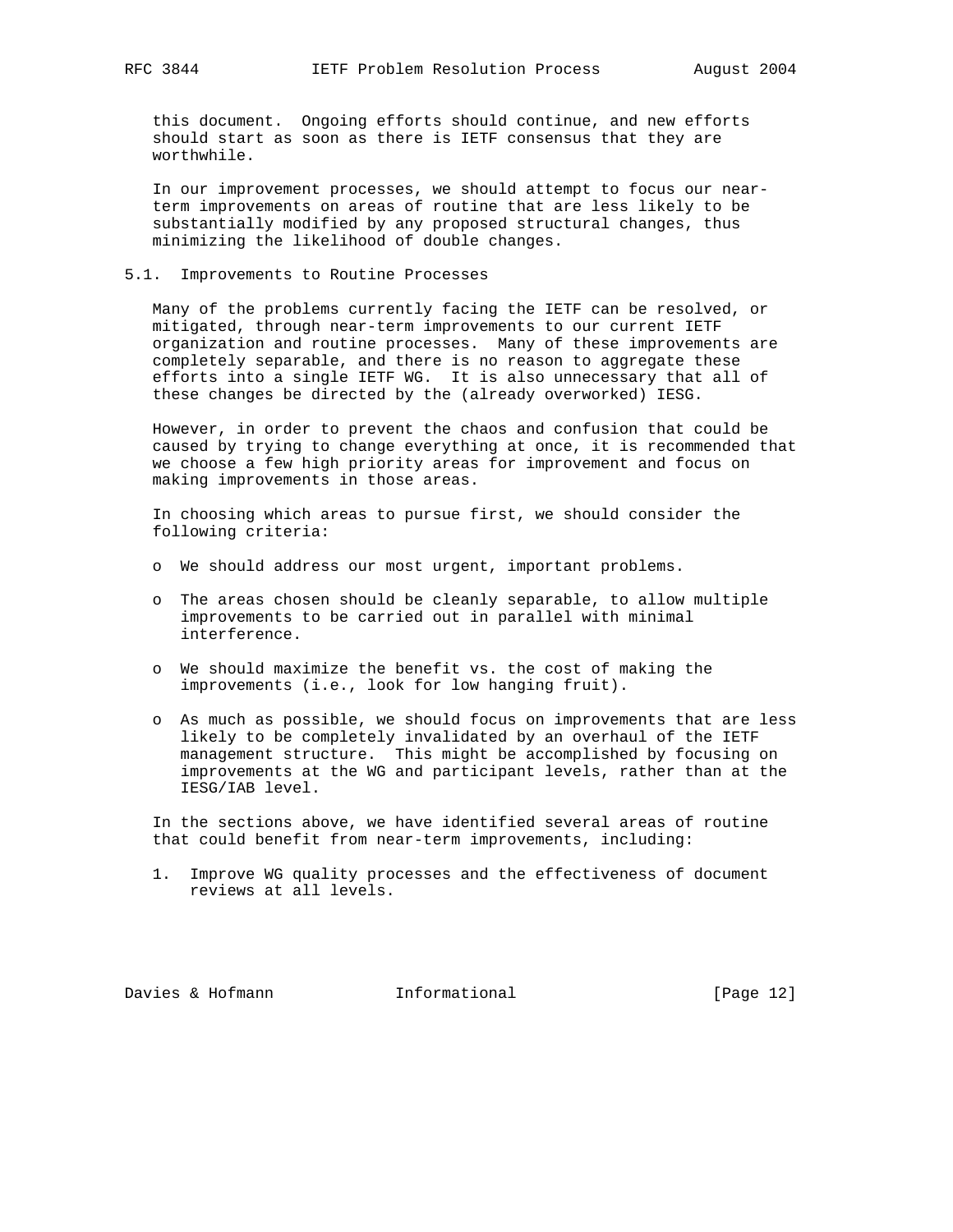- 2. Increase the availability and use of issue tracking and document sharing/revision control software in the IETF.
- 3. Improve training and resources for IETF leaders and participants at all levels.
- 4. Improved communication between WG chairs to identify and resolve inter-WG and inter-area problems.
- 5. Consider IETF processes or structures to better maintain IETF standards.
- 6. Modify IESG-internal processes to make it impossible for one or two IESG members to indefinitely delay a document.
- 7. Modify IESG processes to delegate more responsibility to WG chairs, to directorates, to the IAB or to people in other formal or informal leadership positions.
- 8. Modify the WG chair selection processes to widen the group of people considered, and consider ways to develop more leaders for the IETF.
- 9. Initiate regular AD review of WG milestones and progress.

 Applying the criteria outlined above, it would make the most sense to address areas 1, 2, 3, 4, and 5 through immediate near-term efforts. These are high-priority issues, they are sufficiently separable to be pursued in parallel, they place minimal additional burden on the IESG, and they are the least likely to be affected by an IESG/IAB-level reorganization of the IETF, or by changes to the standards-track document maturity level classification and process. Specific recommendations for how to proceed in each of these areas are made in the following sections.

 The IESG should consider internal changes to address areas 6, 7, and 8. Area 9 would require a substantial time commitment from IESG members, so it is not suggested that near-term improvements be pursued in this area, unless the IESG believes that the near-term benefits would justify the effort.

5.1.1. Suggestions to Improve WG Quality Processes

 A working group should be formed in the General Area of the IETF to oversee improvements to the WG quality processes, including: The WG (re-)chartering process, the quality processes used by IETF WGs, and the effectiveness of IETF reviews at all levels. It should be the goal of this WG to improve the quality and timeliness of WG work

Davies & Hofmann 1nformational [Page 13]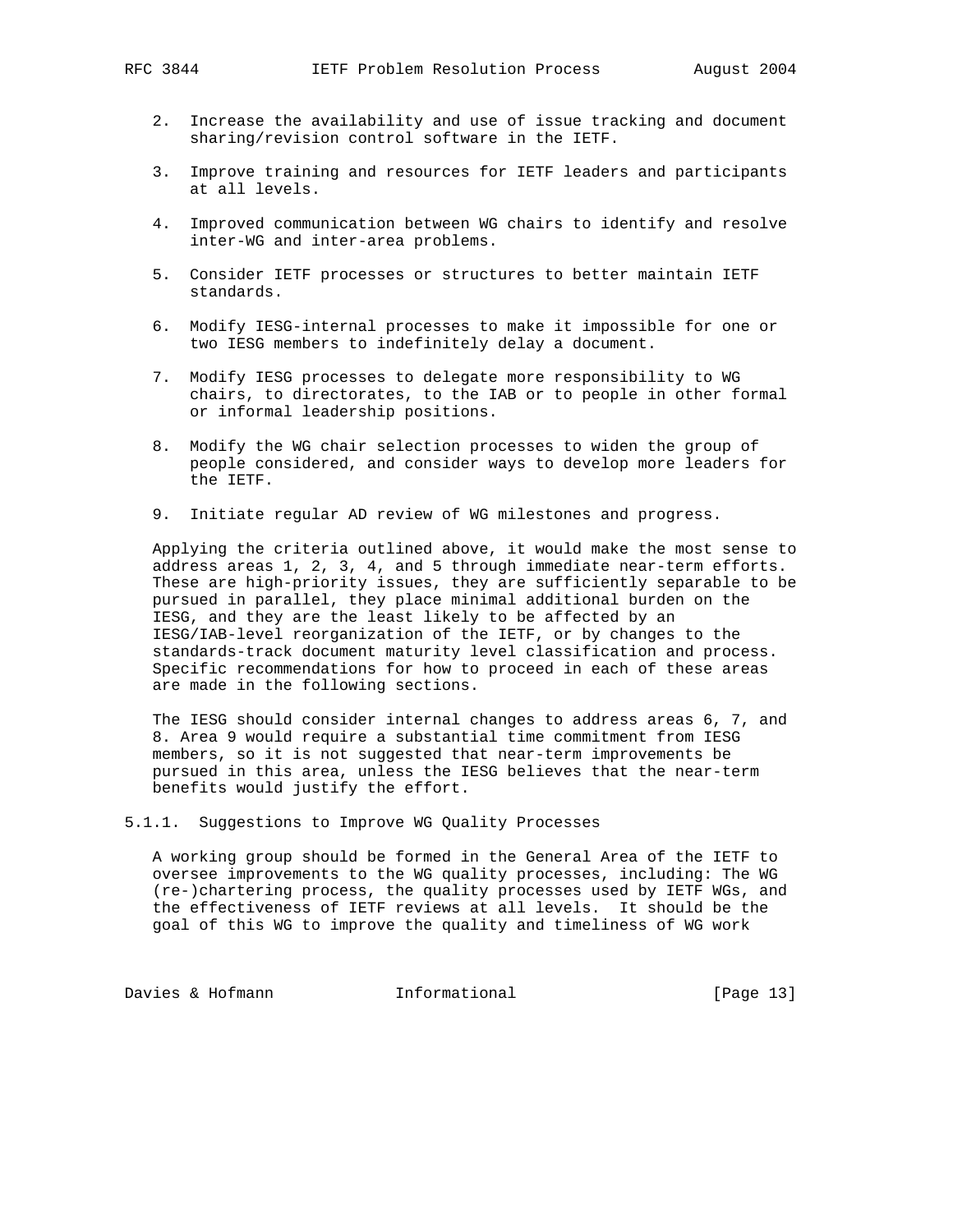output. This WG would be chartered to resolve the non-tools-related portions of the Engineering Practices problem (Section 4.2) the WG related portions of the Engagement Problem (Section 4.5), and the non-training-related portions of the WG Practices problem (Section 4.7).

 A great deal of efficiency and synergy can be achieved by adopting common processes throughout an organization. However, it is a strength of the IETF that WG chairs are given a great deal of latitude to choose their own processes and tools, based on the size and nature of their WGs. So, in general, processes and tools should be made available to WGs and WG chairs, not forced upon them.

### 5.1.2. Suggestions to Increase the Use of Tools

 Ideally, the proliferation of tools within the IETF would be accomplished via grass-roots efforts, organized by participants within the IETF. One example of this type of effort is the recent adoption of Jabber for use during IETF meetings.

 However, it is also possible that the IESG could designate functional leaders for specific tools-related efforts and support those leaders in organizing those efforts. It also might be helpful for the IETF to set-aside some technical and systems resources, to make useful tools available to WGs and participants throughout the IETF.

 These efforts should resolve the tools-related portions of the Engineering Practices problem (Section 4.2).

# 5.1.3. Suggestions to Improve Training

 The current WG chairs and newcomer's training efforts should be continued and expanded as appropriate to cover training for other groups. This effort is expected to address the Preparedness problem (Section 4.8), and the training-related portions of the Mission Problem (Section 4.1) and the WG Practices problem (Section 4.7).

5.1.4. Suggestions to Increase WG Chair Communication

 Some efforts are already underway to allow WG chairs to meet each other, and to give them opportunities to establish communication channels. These efforts include WG chair socials and training sessions for experienced WG chairs. These efforts should be continued.

 The IESG could help to promote chair-to-chair communication by encouraging direct communication between WG chairs when multi-WG issues arise.

Davies & Hofmann 1nformational [Page 14]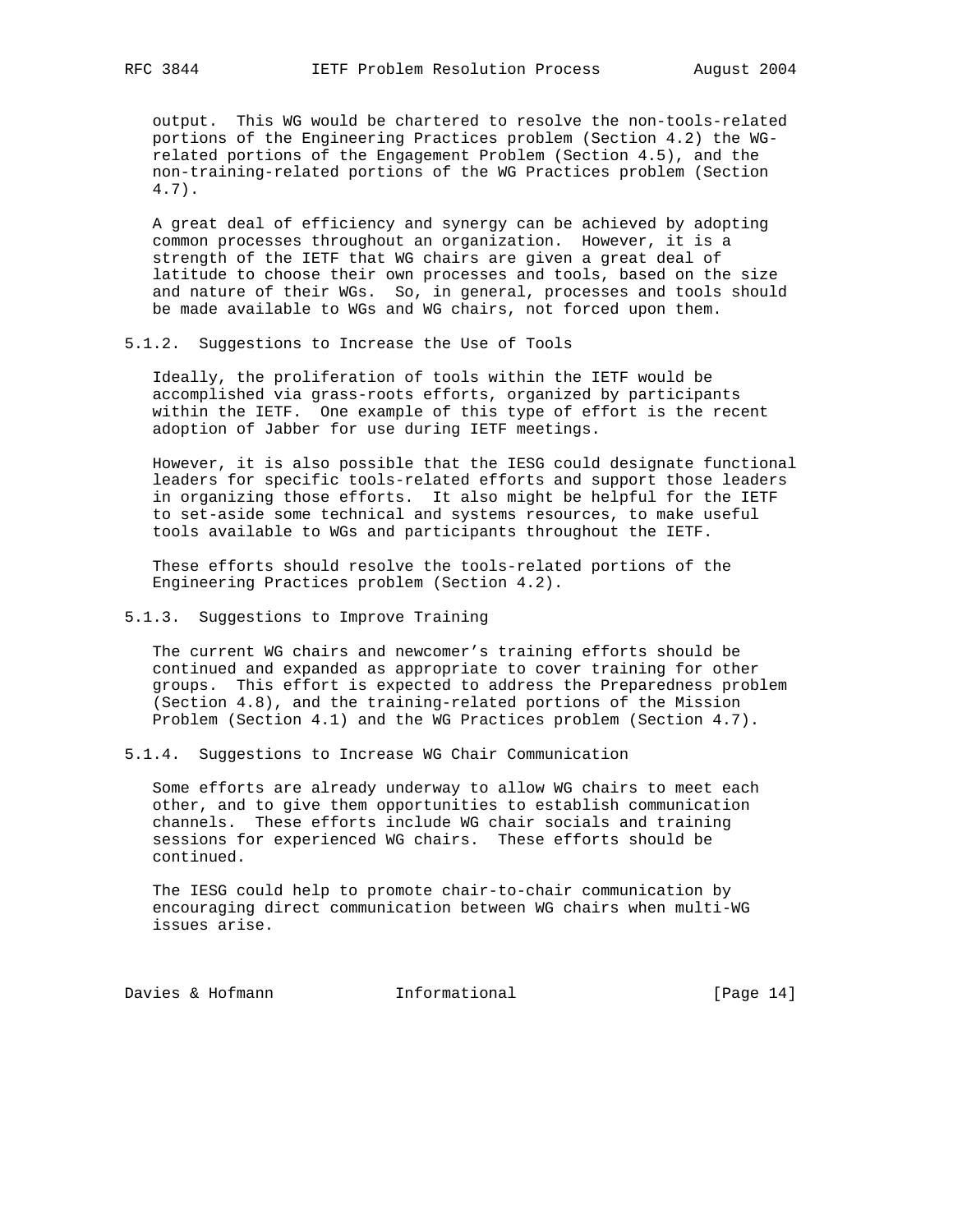However, most of the responsibility for establishing effective chair-to-chair communications channels lies with the individual WG chairs. We should stop relying on the IESG to resolve inter-WG issues, and start communicating with each other directly regarding inter-WG issues.

 These efforts may help to alleviate the Complex Problems problem (Section 4.3), although a comprehensive solution to that problem would probably require some changes to the IETF management structures.

5.1.5. Suggestions to Improve Maintenance of Standards

 The IETF should consider proposals to improve the way that IETF standards are maintained. It might be possible for the IESG to document and implement a mechanism to maintain IETF standards without the need for a WG to enact this change.

 This effort should address the maintenance-related portions of the Standards Hierarchy problem (Section 4.4).

5.2. Changing the Structure and Practices of the IETF

 A significant number of the issues that were identified in the IETF Problem Statement appear to require alterations to the structure of the IETF and/or the core practices which effectively characterize the IETF. From the analysis in Section 4 the problems which might require such alterations include:

- o The Mission Problem (Section 4.1, [7]),
- o the Complex Problems problem (Section 4.3, [3], [6]),
- o the Standards Hierarchy problem (Section 4.4, [4]),
- o the Management Scaling problem (Section 4.6, [6], [3], [2]), and
- o The longer-term portions of the Engagement Problem (Section 4.5, [5])

 (Additional references on each item indicate associated documents that may need to be updated as a result of this process.)

 Poorly thought through changes to these areas could result in irretrievable damage to the nature and effectiveness of the IETF, but it seems essential that the necessary changes are identified and accepted by the IETF community as quickly as possible. To achieve acceptance by the largest possible number of IETF stakeholders, as

Davies & Hofmann 1nformational [Page 15]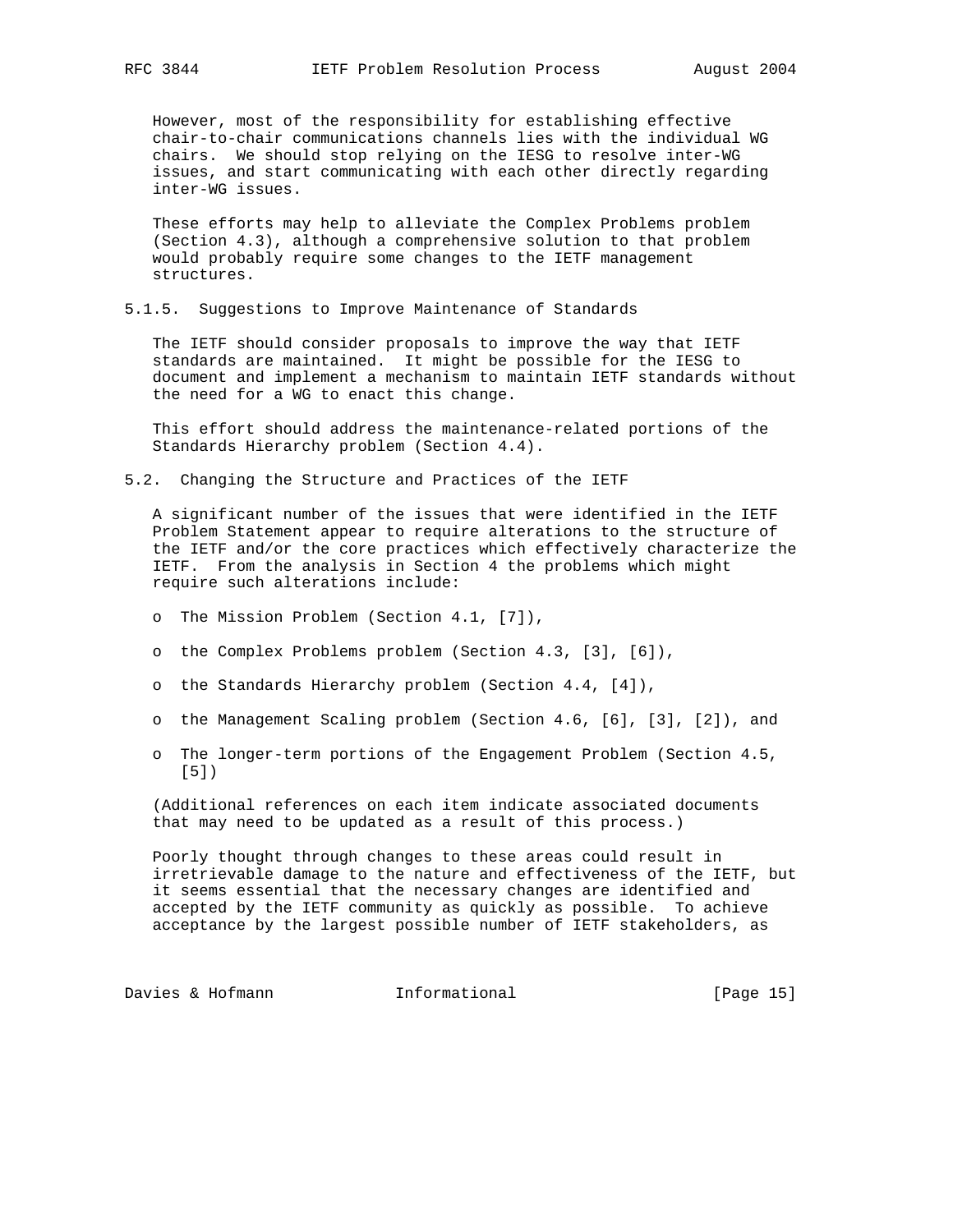many of them as possible should be involved in the development of the changes; the development and acceptance processes must be as open as possible in line with normal IETF principles.

 Development of the required changes under the aegis of a General Area Working Group was extensively debated and a proposal was floated in a previous version of this document. The proposal included a draft charter for the working group. This way forwards has now been rejected by the Problem working group because of

the perceived slow progress of such groups,

 the difference in the nature of the problem from the usual technical problems solved by IETF working groups and

 the difficulty in achieving acceptance by all segments of the community for work driven by a small group.

 A proposal for coordination of the development of the structural changes by a 'Strategy and Answers Panel' composed of delegates from IESG, IAB, and ISOC plus a number of members from the wider IETF community (forming a small majority of the panel) selected using the nomcom selection process can be found in [9]. The selection process was intended to create a panel which would represent the interests of the whole IETF community and so build solutions that would be acceptable to the whole community. This proposal has not received extensive support from the Problem working group either.

Other proposals advanced in discussions are:

- o Delegation of the development of solutions to a team of 'wise men' appointed by the IESG.
- o Development of solutions by a design team with final approval by the IESG.
- o Development and implementation of the solutions by the IESG.

 Discussions of alternative processes on the mailing list, at the Problem WG meeting at IETF 57 and in the IETF 57 plenary did not reach a consensus. Indeed some contributors took the view that the problems could be overcome without (major) structural changes.

 Given the lack of consensus and the lack of additional responses to a previous appeal for alternative suggestions, this document has to fall back to asking the IESG to take responsibility for controlling the development of solutions to the structural problems identified where it believes they are necessary.

Davies & Hofmann 1nformational [Page 16]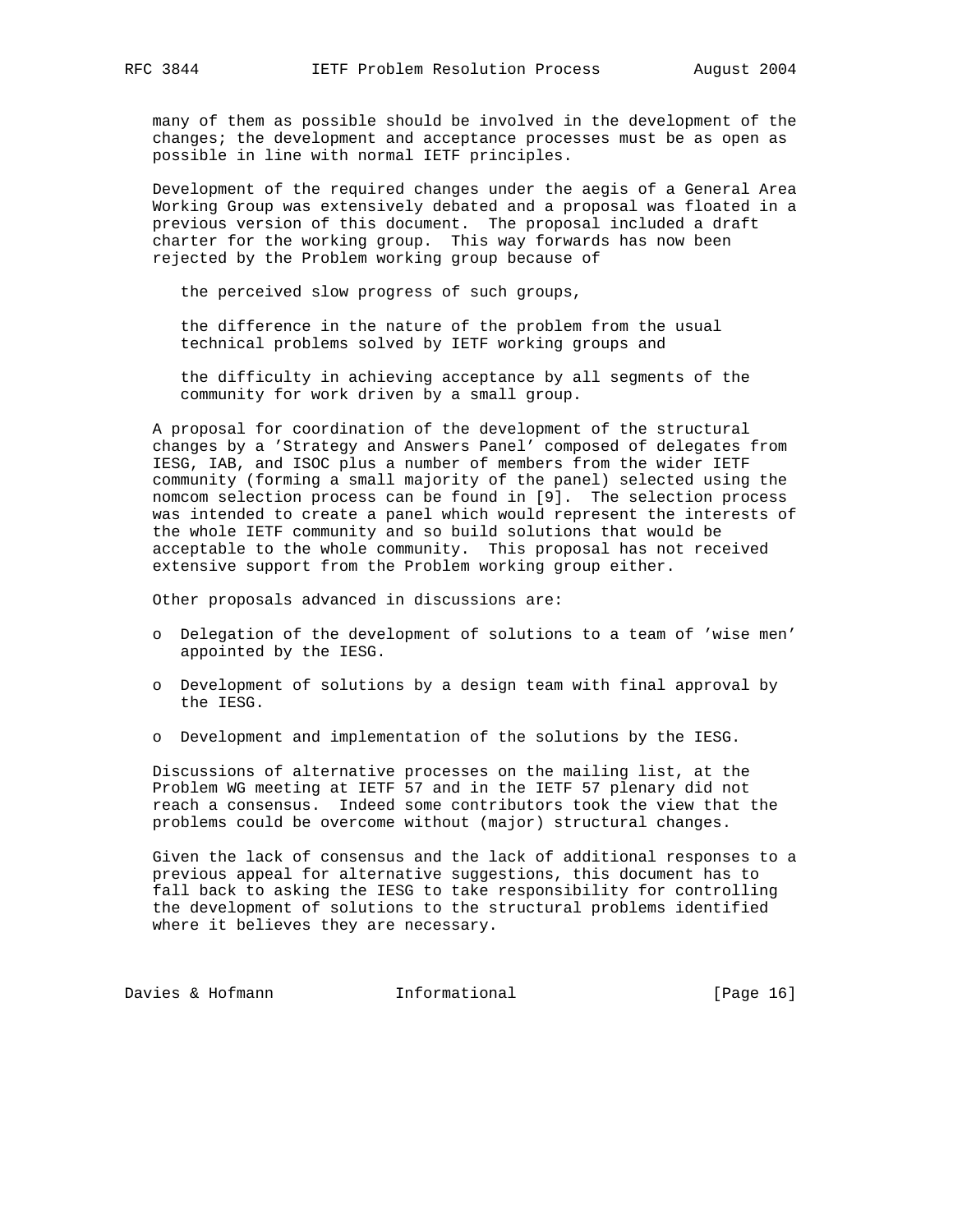# 6. Conclusion

 The IETF has problems, and we need to work to solve those problems, both via focused immediate improvements and possibly via an integrated effort to build an IETF organizational structure and develop processes that can better handle our current size and complexity.

 However, the IETF is also an effective organization with a long tradition of excellence, and core values that we don't want to compromise in the course of improving our organization and processes. So, any major changes undertaken in the IETF should include an articulation of the IETF's mission and our core values, so that we can ensure that we build an organization that can carry out our mission working in line with our core values.

 The Problem WG has not been able to come to a consensus on a process that could address the structural changes that may or may not be needed. This is perhaps in line with previous experience of the discussion of high level concepts in the IETF - the organization is in general much better at discussion of and achieving consensus on detailed concrete proposals. This document has little alternative but to suggest that the IESG control the development of solutions to any of the structural problems where they feel that changes are necessary.

 In the meantime, this should not be seen as gating discussions on actual solutions for these problems - for example, the active discussions that are in progress on alternatives to the current maturity level system for IETF standards. Authors of solutions should bear in mind the points made in Section 3: Evolutionary rather than revolutionary proposals are more likely to be acceptable, and an orderly transition must be possible.

 Working together, we can resolve the problems currently facing the IETF and make the IETF an even more effective, successful, and fun place to work.

7. Security Considerations

 This document contains suggestions for processes that the IETF could use to resolve process-related and organizational problems with the IETF. Although the structure and quality of the IETF's processes may have an affect on the quality of the IETF's security-related work, there are no specific security-related issues raised in this document.

Davies & Hofmann 1nformational [Page 17]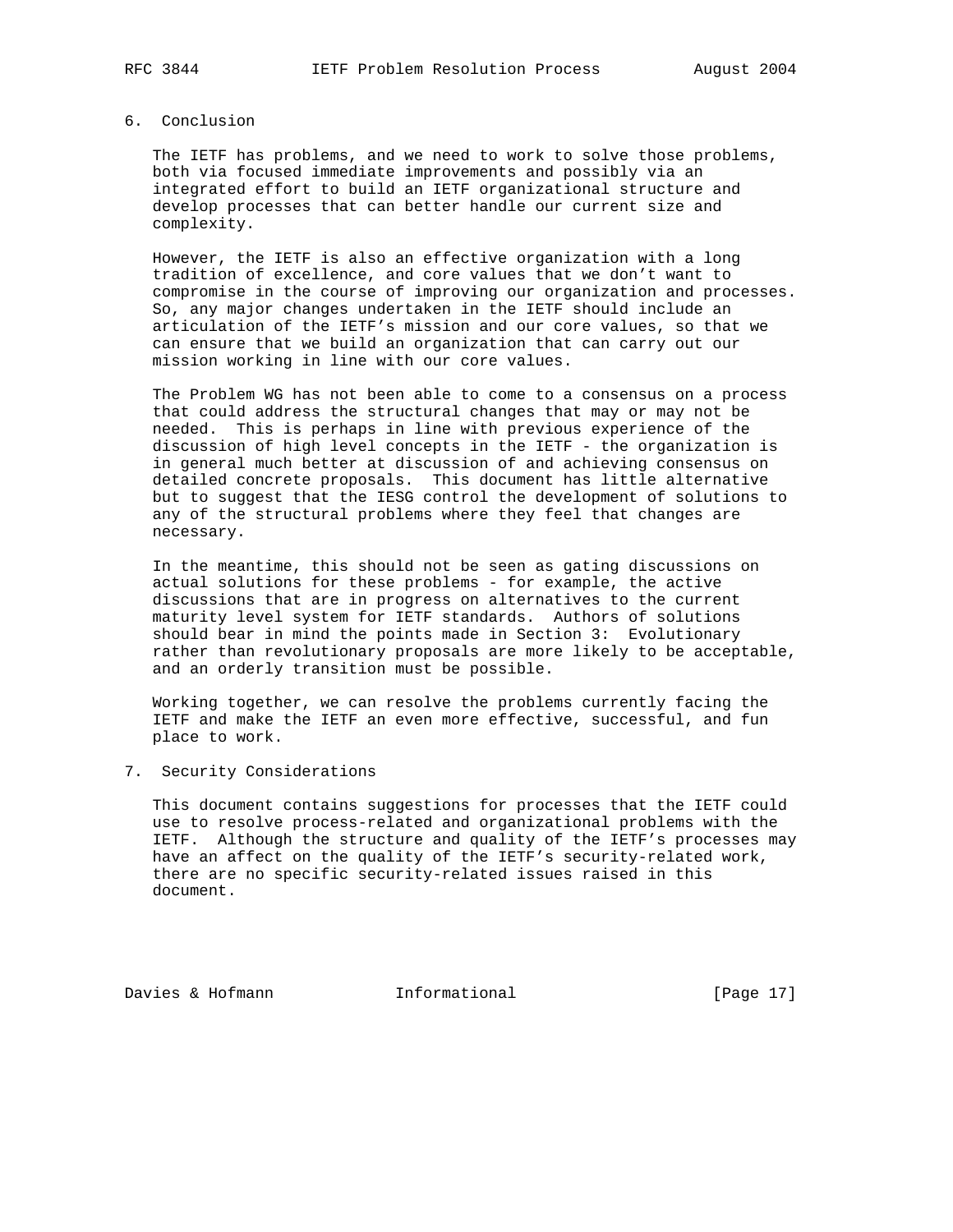Acknowledgements

 The contents of this document were greatly influenced by members of the Problem Statement WG editorial team: Rob Austein, Dave Crocker, Elwyn Davies, Spencer Dawkins, Avri Doria, Jeanette Hofmann, Melinda Shore, and Margaret Wasserman.

 Previous versions of this document were edited by Margaret Wasserman, who was responsible for the original structuring of the solution.

 In addition to the editorial team, the following people have provided useful feedback on earlier versions of this document: Harald Alvestrand, Randy Bush, Brian Carpenter, Leslie Daigle, James Kempf, John Klensin, John Loughney, and Keith Moore.

Normative References

- [1] Davies, E., "IETF Problem Statement", RFC 3774, May 2004.
- [2] Galvin, J., "IAB and IESG Selection, Confirmation, and Recall Process: Operation of the Nominating and Recall Committees", RFC 2727, February 2000.

Informative References

- [3] Alvestrand, H., "An IESG charter", Work in Progress, April 2003.
- [4] Bradner, S., "The Internet Standards Process -- Revision 3", BCP 9, RFC 2026, October 1996.
- [5] Bradner, S., "IETF Working Group Guidelines and Procedures", BCP 25, RFC 2418, September 1998.
- [6] Internet Architecture Board and B. Carpenter, "Charter of the Internet Architecture Board (IAB)", BCP 39, RFC 2850, May 2000.
- [7] Harris, S., "The Tao of IETF A Novice's Guide to the Internet Engineering Task Force", RFC 3160, August 2001.
- [8] IETF, "Minutes of IESG Plenary at IETF55, Atlanta, GA, USA", Nov 2002, <http://www.ietf.org/proceedings/02nov/slides/plenary- 2/sld4.htm>.
- [9] Davies, E., Doria, A., and J. Hofmann, "IETF Structural Problems Improvement Process", Work in Progress, September 2003.

Davies & Hofmann 1nformational [Page 18]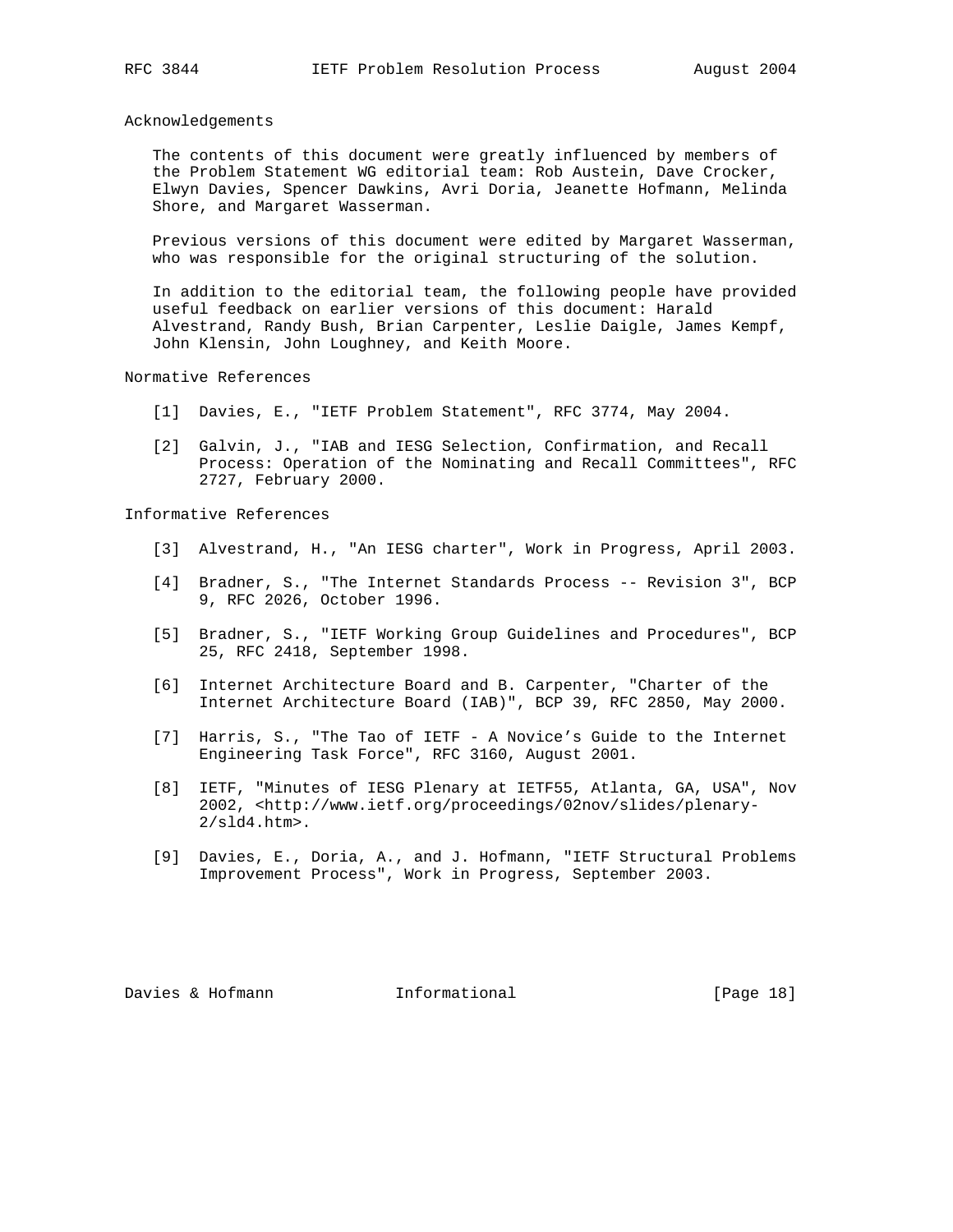Authors' Addresses

 Elwyn B. Davies (editor) Nortel Networks Harlow Laboratories London Road Harlow, Essex CM17 9NA UK

 Phone: +44 1279 405 498 EMail: elwynd@nortelnetworks.com

 Jeanette Hofmann (editor) Wissenschaftszentrum Berlin Reichpietschufer 50 Berlin 10785 Germany

 Phone: +49 30 25491 288 EMail: jeanette@wz-berlin.de

Davies & Hofmann 1nformational [Page 19]